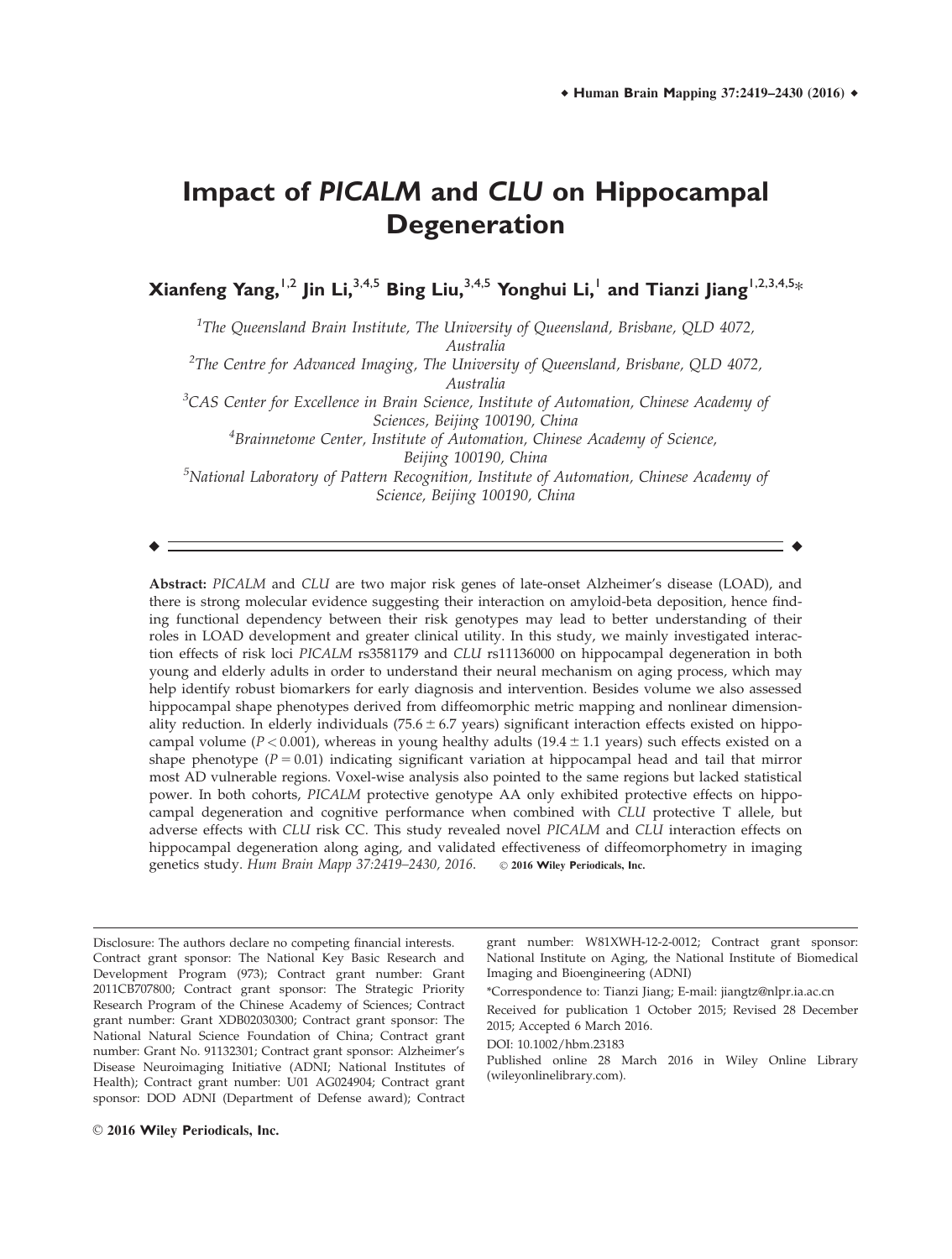r r

Key words: PICALM; CLU; interaction; hippocampus; Alzheimer's disease

## **INTRODUCTION**

Late-onset Alzheimer's disease (LOAD) is a neurodegenerative disorder that has no effective treatment so far. There have been increasing needs to develop early intervention strategies that can slow down or stop the progression of the disease [Erk et al., 2011; Filippini et al., 2009; Zhang et al., 2014, 2015]. Because LOAD is highly heritable [Gatz et al., 2006], risk genetic variants can be used as robust biomarkers to identify at-risk population who are likely to develop LOAD and benefit from early intervention. Emerging evidence has shown that major risk genes will interplay to modulate the brain structure and cognitive performance [Morgen et al., 2014; Zhang et al., 2014], hence finding dependence of one gene on another will contribute to more accurate identification of at-risk population. In this study, we focus on two risk genes identified through genome-wide association studies (GWAS), namely clusterin/apolipoprotein J protein gene (CLU) and phosphatidylinositol-binding clathrin assembly protein gene (PICALM) [Corneveaux et al., 2010; Harold et al., 2009; Lambert et al., 2013]. Clusterin and PICALM may play reverse roles in amyloid-beta  $(A\beta)$  deposition which is a hallmark of AD pathology: clusterin drives  $A\beta$  away from brain [Cirrito et al., 2008] whereas PICALM promotes Aβ deposition [Ehrlich et al., 2004; McMahon and Boucrot 2011], a strong evidence suggesting existence of an interaction between them. However, whether risk variants in the two genes interact to modulate brain structure and disease risk remains to be identified.

Many neuroimaging genetics studies towards understanding neural mechanism of CLU and PICALM were focused on their individual effects on neuroimaging and neuropsychological measurements [Biffi et al., 2010; Erk et al., 2011; Furney et al., 2011; Melville et al., 2012], whereas their interaction effects have been rarely studied. One study reported CLU and PICALM interacted to modulate restingstate functional MRI (rs-fMRI) connectivity of hippocampus in Chinese Han young healthy adults [Zhang et al., 2014], suggesting impact of the two genes on hippocampal structure, but no main or interaction effects of the two genes were observed on hippocampal volume [Bralten et al., 2011; Zhang et al., 2014]. Such ambiguity between different imaging modalities may arise from the limitation of gross volume measure which lacks ability to encode regional variability to reflect dynamic genetic effects. The commonly used voxelwise analysis is able to localize anatomical variability, but it is underpowered to detect small genetic effects due to heavy multiple test burden.

To overcome limitation of traditional morphometric analysis approaches, we employed diffeomorphic metric

mapping [Yang et al., 2015] and nonlinear dimensionality reduction approach to derive compact hippocampal shape descriptors as a strategy to investigate effects of risk loci CLU rs11136000 and PICALM rs3851179 that were the most reported loci in GWAS [Corneveaux et al., 2010; Harold et al., 2009; Lambert et al., 2013] and imaging genetics studies [Biffi et al., 2010; Erk et al., 2011; Furney et al., 2011; Melville et al., 2012; Zhang et al., 2014]. Diffeomorphic metric based shape analysis had the ability to capture nonlinearity of the shape space [Miller et al., 2009; Yang et al., 2012] and may yield shape descriptors proximal to gene functions, hence increasing the detection power. Besides neuroimaging traits, we also analysed effects of the two risk loci on clinical diagnosis and memory performance in order to find the correspondence between imaging and function.

We performed analysis in both elderly and young healthy adults with the aim to understand the evolutional pattern of the genetic effects on the aging process. Ideally a consistent pattern across early and later life can provide strong basis for early intervention and disease progress monitoring. Towards this goal, we first performed analysis in elderly subjects (55–90 years) mixed with healthy controls and AD patients in order to find CLU and PICALM effects on hippocampal degeneration and disease risk, then we verified whether such effects could be traced back to young healthy adults. Elderly subjects were drawn from Alzheimer's Disease Neuroimaging Initiative (ADNI) study, and young healthy subjects from Chinese Han population. Effects of CLU and PICALM in the two cohorts are supposed to be comparable because their link to LOAD has been replicated in different ethnic groups, including Caucasian population and Chinese Han population [Carrasquillo et al., 2010; Chen et al., 2012; Corneveaux et al., 2010; Harold et al., 2009; Lee et al., 2011].

## **MATERIALS AND METHODS**

# **Young Healthy Subjects**

We recruited 360 young healthy Chinese university students (186 males and 174 females; mean age =  $19.41 \pm 1.09$ years, range =  $17-24$  years; school education =  $12.33 \pm 0.80$ years, range  $= 10-16$  years]. The study was approved by the Ethics Committee of School of Life Science and Technology at University of Electronic Science and Technology of China, and all participants gave written informed consent. All of the participants were carefully screened to exclude individuals with a history of neurological or psychological diseases in the subjects or their third-degree relatives, psychiatric treatment, drug or alcohol abuse,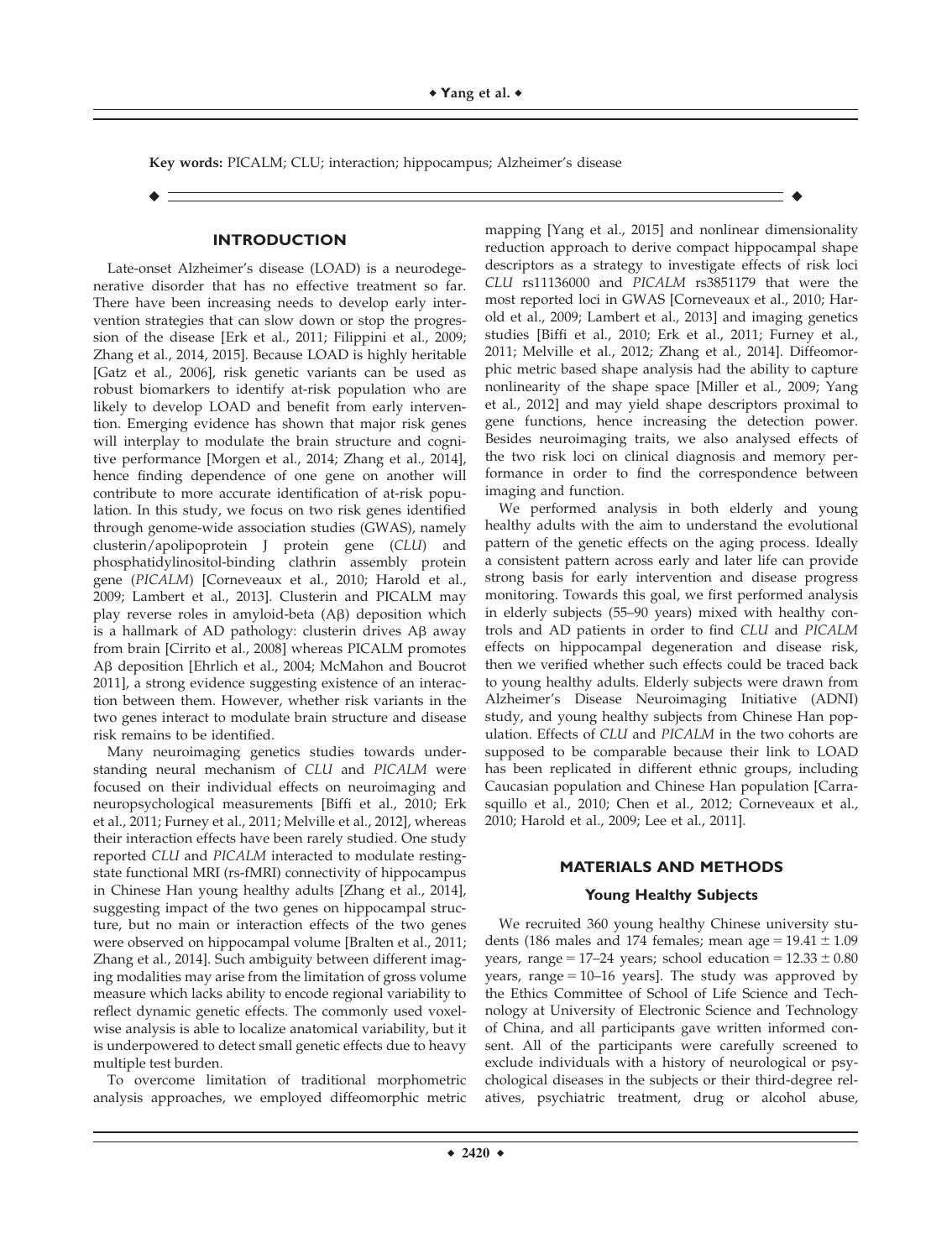traumatic brain injury, or visible brain lesions on conventional MRI. All subjects were examined using the Chinese Revised Wechsler Adult Intelligence Scale (WAIS-RC). 321 subjects passing all stages of quality control procedures were included in this study.

# **ADNI Study**

Data used in the preparation of this article were obtained from the Alzheimer's Disease Neuroimaging Initiative (ADNI) database [\(http://www.adni.loni.usc.edu\)](http://www.adni.loni.usc.edu). The ADNI was launched in 2003 by the National Institute on Aging (NIA), the National Institute of Biomedical Imaging and Bioengineering (NIBIB), the Food and Drug Administration (FDA), private pharmaceutical companies and nonprofit organizations, as a \$60 million, 5-year public–private partnership. The primary goal of ADNI has been to test whether serial magnetic resonance imaging (MRI), positron emission tomography (PET), other biological markers, and clinical and neuropsychological assessment can be combined to measure the progression of mild cognitive impairment (MCI) and early Alzheimer's disease (AD). Determination of sensitive and specific markers of very early AD progression is intended to aid researchers and clinicians to develop new treatments and monitor their effectiveness, as well as lessen the time and cost of clinical trials.

The Principal Investigator of this initiative is Michael W. Weiner, MD, VA Medical Center and University of California—San Francisco. ADNI is the result of efforts of many co-investigators from a broad range of academic institutions and private corporations, and subjects have been recruited from over 50 sites across the U.S. and Canada. The initial goal of ADNI was to recruit 800 subjects but ADNI has been followed by ADNI-GO and ADNI-2. To date these three protocols have recruited over 1500 adults, ages 55–90, to participate in the research, consisting of cognitively normal older individuals, people with early or late MCI, and people with early AD. The follow up duration of each group is specified in the protocols for ADNI-1, ADNI-2, and ADNI-GO. Subjects originally recruited for ADNI-1 and ADNI-GO had the option to be followed in ADNI-2. For up-to-date information, see http://[www.adni-info.org.](http://www.adni-info.org)

Baseline data of ADNI1 were used in this study. 818 subjects were genotyped as part of the ADNI-1 study. But to reduce population stratification effects, we only included 699 subjects of European ancestry clustered with CEU samples in HapMap phase3 data in this study, containing 194 controls, 337 MCIs and 168 ADs.

# **Genotyping**

Ethylene diamine tetraacetic acid (EDTA) anticoagulated venous blood samples were collected from all Chinese young healthy individuals. Genomic DNA was extracted from whole blood using the EZgene Blood gDNA Mini-

prep Kit (Biomiga, San Diego, CA) according to the manufacturer's recommendations. Genotype data for CLU (rs11136000) and PICALM (rs3851179) and APOE (rs429358 and rs7412) were obtained using the standard Illumina genotyping protocol (Illumina).

ADNI samples were genotyped with Human610-Quad BeadChip, which was described in detail elsewhere [Saykin et al., 2010]. When analysing population structure using genome-wide data, we adopted the following quality control criteria: genotype call rate >98%, significant deviation from Hardy–Weinberg equilibrium (HWE)  $P > 10^{-6}$  and minor allele frequency >0.02. After QC procedure, 522 236 SNPs remained, and the maximum genotyping missing rate per subject was 0.102.

### **MRI Data Acquisition**

MRI scans of Chinese young healthy subjects were performed on a MR750 3.0 T magnetic resonance scanner (GE Healthcare). Resting-state functional imaging data were acquired using a gradient-echo echo-planar-imaging (GRE-EPI) sequence with the following parameters: repetition time  $(TR) = 2,000$  ms, echo time  $(TE) = 30$  ms, field of view  $(FOV) = 240 \times 240$  mm<sup>2</sup>, matrix = 64  $\times$  64, flip angle = 90°, voxel size =  $3.75 \times 3.75 \times 4.0$  mm<sup>3</sup>, 39 slices, and 255 volumes. High-resolution 3D T1-weighted brain volume (BRAVO) MRI sequence was subsequently performed with the following parameters:  $TR = 8.16$  ms,  $TE = 3.18$  ms, flip angle = 7°, FOV = 256  $\times$  256 mm<sup>2</sup>, voxel size = 1  $\times$  1  $\times$ 1 mm<sup>3</sup>, and 188 slices. Before the scanning, all subjects were informed that they should move as little as possible, keep their eyes closed, think of nothing in particular and avoid falling asleep. Then, subjects were asked whether they fell asleep during and after the scanning to confirm that the included subjects did not fall asleep. ADNI MRI data acquisition was described in details elsewhere ([http://www.](http://www.adni.loni.usc.edu/about/centers-cores/mri-core) [adni.loni.usc.edu/about/centers-cores/mri-core](http://www.adni.loni.usc.edu/about/centers-cores/mri-core)/).

## **Memory Test**

Individual working memory (WM) capacity in Chinese young healthy subjects was evaluated using the n-back task, which has been widely used in previous studies on WM [Owen et al., 2005]. This task was performed on a computer in a quiet room outside the MRI scanner before performing magnetic resonance scanning for each subject, and the data were evaluated using E-Prime, Version 2.0 ([http://www.pstnet.com/eprime.cfm\)](http://www.pstnet.com/eprime.cfm) as described in previous study [Liu et al., 2014]. Episodic memory performance in elderly was measured by MMSE (Mini-Mental State Examination) score available in ADNI.

#### **Hippocampal Segmentation**

The hippocampal images of elderly individuals were semiautomated segmentations provided by ADNI, using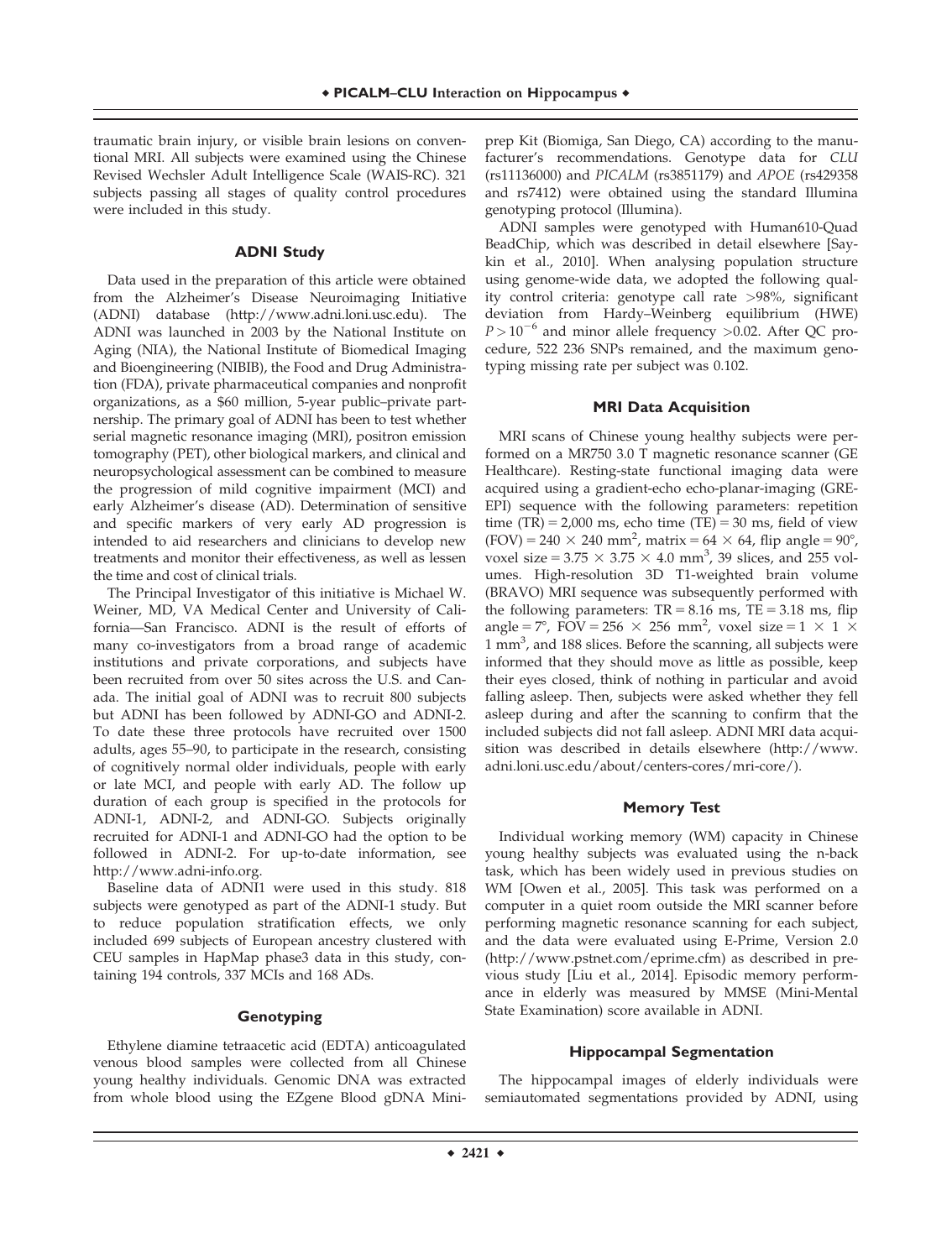high-dimensional brain mapping tool SNT which was commercially available from Medtronic Surgical Navigation Technologies (Louisville, CO). SNT hippocampal volumetry has been previously validated on the normal aging, MCI and AD subjects [Hsu et al., 2002]. It first used 22 control points manually placed on the individual brain MRI as local landmarks. Fluid image transformation was then used to match the individual brains to a template brain [Christensen et al., 1997]. The segmentations were manually edited by qualified reviewers if the boundaries delineated by SNT were not accurate.

Hippocampal segmentation of young adult brains adopted multiatlases segmentation using joint label fusion [Wang et al., 2013] which achieved the state-of-the-art segmentation accuracy. To be consistent with ADNI hippocampal segmentation, atlases were chosen from ADNI brains closest to young adult brains. Specifically, five ADNI brains closest to the center of young adult brains were selected as templates. The main steps of this pipeline are as follows: (1) Affine registration was first used to align template to subject's T1 image; (2) ROIs of the subject and aligned template were segmented and aligned again by affine transformation; (3) Affine-aligned ROIs were then registered by nonlinear image registration implemented using ANTS software tools [\(http://stnava.](http://stnava.github.io/ANTs) [github.io/ANTs](http://stnava.github.io/ANTs)/); (4) Hippocampal mask of template was then transformed to subject space by composing affine and nonlinear transformations; (5) Multi-atlas segmentations were fused by minimizing the total expectation of labeling error, which not only considered intensity similarity between atlases and target, but also between atlases [Wang et al., 2013); (6) Manual checking was followed to correct those segmentations with minor errors, e.g., spikes, and remove those with obvious errors. Segmentation accuracy was measured by.

# **Hippocampal Shape Analysis**

Hippocampal surfaces generated from the segmentations were smoothed using a low pass filter [Taubin, 1995]. Landmarks on the hippocampal surface were identified using 'blended intrinsic maps' [Kim et al., 2011] which provided low-distortion mapping for pairs of surfaces with large deformations. One subject from each cohort was chosen to create hippocampal templates. Since the cloud of dense landmarks was used to represent hippocampal shapes, it was sufficient to characterize the shape variations regardless of the landmark locations, so we just chose the shapes whose mesh points were relatively evenly spaced as the template. For ADNI subjects, there were 1,103 mesh points on the left template, and 1,077 points on the right. For young subjects, there were 1,177 mesh points on the left template and 1,242 on the right. These surface points were mapped to the remaining surfaces by the method described above. Manual checking was followed to remove hippocampi with nonsmooth mappings, e.g., mesh folding or joining of distant regions. 483 ADNI subjects and 336 young adults passing all stages of hippocampal segmentation and landmark identification were included in shape analysis in the next.

Landmarked shapes were rigidly aligned to the template and a new template was generated by averaging the aligned shapes. Diffeomorphic metric mappings based on stationary velocity field parameterization [Yang et al., 2015] were then performed between the new template and rigidly aligned shapes. In this approach, shape metric was defined as the length of the shortest Lie group exponential path in Riemannian manifold of diffeomorphisms connecting two shapes. To construct a pairwise shape distance matrix, we computed distances between any two shapes using their second order approximation which used only their mapping information relative to the template [Yang et al., 2015], thus avoiding very high computational loads of pairwise diffeomorphic metric mappings. The second order approximation has been shown to improve significantly over the first order one, and achieve high accuracy in hippocampal shape metric estimation [Yang et al., 2015]. Sum of the left and right hippocampal shape metric matrices was projected onto a low-dimensional Euclidean space using multidimensional scaling (MDS) that preserved the relationship of any two shapes described in the pair-wise metric matrix. MDS components were ordered according to their variance, with the first one having the largest variance. However, selecting intrinsic dimensions of the shape space is a well-known open question. One of the most commonly used method is to plot the eigenvalues of the kernel matrix stemmed from the distance or covariance matrix in descending order (called scree plot) and look for a "big gap" or "elbow" in such a graph [Jolliffe, 2002]. Though this approach is somewhat ad hoc, it has been shown as an effective approach in practice [Zhu and Ghodsi, 2006], so we adopted it to select shape components in this study.

# **Statistical Analysis**

Hardy-Weinberg equilibrium between expected and observed genotype distributions were tested in PLINK [Purcell et al., 2007] (version 1.9). Effects of gender and handedness were tested by  $\chi$ 2 test. Genetic association with hippocampal phenotypes adopted general linear regression model including minor allele dosages of CLU and PICALM loci and their interaction term. For elderly subjects, covariates included age, sex, education years, handness, total intracranial volume, APOE  $\epsilon$ 4 dosage, and the first four MDS components of genetic data merged with HapMap3 data. In young healthy adults, the covariates included age, sex, education years, handness, brain volume and APOE  $\epsilon$ 4 dosage. Interaction effect was evaluated by  $P$  value of the regression coefficient for the interaction term, and main effects were evaluated without the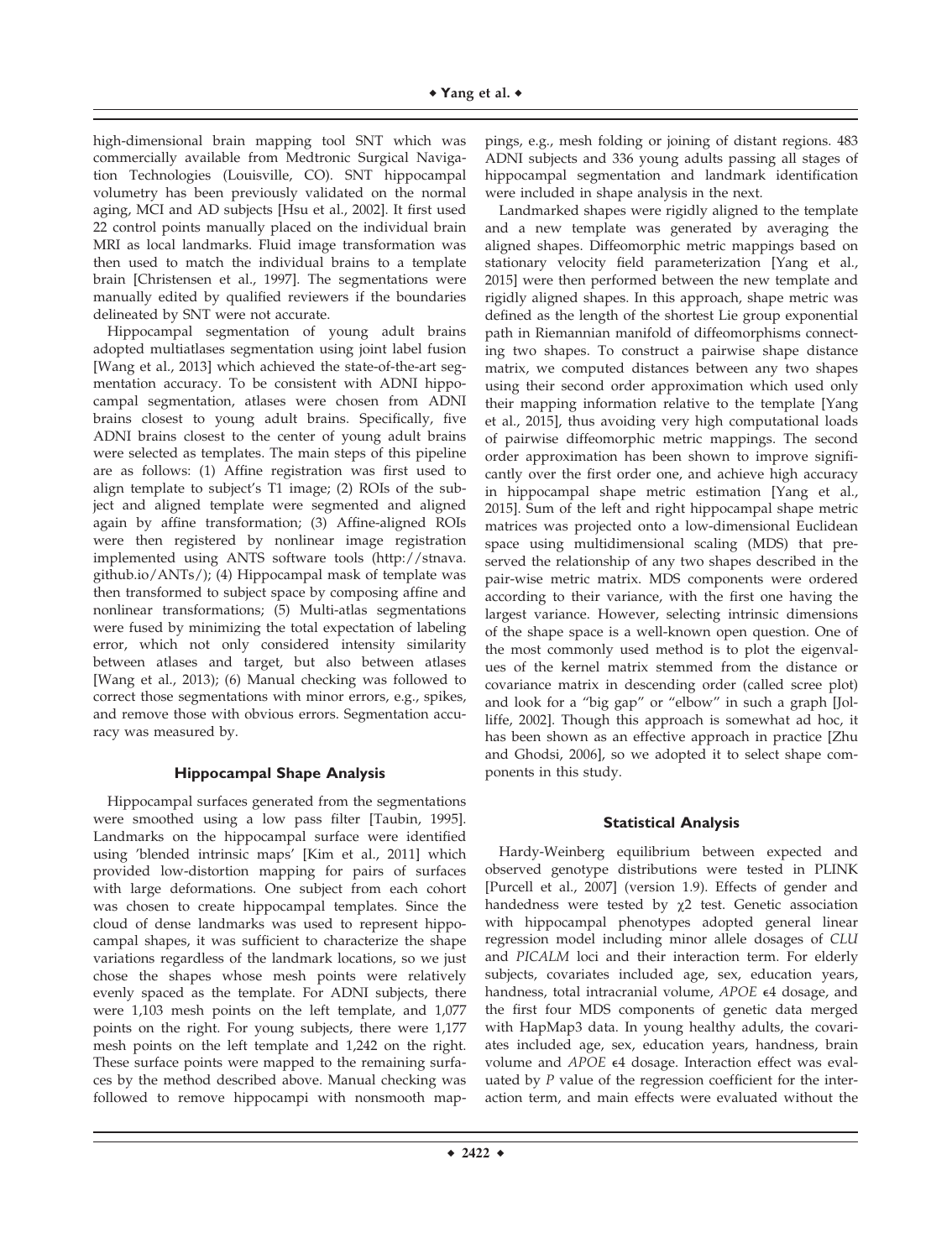interaction term. All the regression analysis and  $\chi^2$  test were performed in Matlab software.

To observe the shape variation pattern each shape component characterized, the subjects were divided into two groups with coordinates above or below the mean value for each component, namely mean  $(+)$  and mean  $(-)$  groups, and two sample  $t$  tests were performed at each surface vertex using as phenotype the shape displacement relative to template which was projected onto the normal direction. The P value of each vertex was corrected using Gaussian random field theory [Taylor and Worsley, 2007; Worsley et al., 1999]. The tests were performed using software package SurfStat (<http://www.math.mcgill.ca/keith/surfstat>/).

# **RESULTS**

# **Hippocampal Segmentation and Landmark Identification Results**

For multiatlas hippocampal segmentation, dice measurement for the leave-one out crossvalidation of the five ADNI atlases was  $0.879 \pm 0.037$  ( $L/R$ ). 24 out of 360 young subjects were observed with obvious hippocampal segmentation errors, e.g., spikes, and removed from further analysis.

The hippocampal landmark correspondence of two elderly subjects identified through blended intrinsic maps was shown in Figure 1 by fringe patterns and color-coded landmarks. As was shown, the correspondence agreed with manual verification well. Based on the surfaces constructed from landmarks, only two young subjects were observed with obvious abnormal landmark identification such as significant mesh folding, and none of the elderly subjects were observed with obvious abnormality. To quantify the identification error, the hippocampal surfaces were deformed by diffeomorphic transformation, so the ground truth of landmark correspondence between original and deformed ones was known. Ten pairs of randomly chosen surfaces were generated. The average distance of the landmarks identified by blended intrinsic map to the ground truth was  $0.16 \pm 0.076$  mm, much smaller than the average distance of neighbour landmarks ( $\sim$ 1 mm).

#### **Hippocampal Shape Analysis Results**

Diffeomorphic metric based analysis was performed in 483 elderly subjects and 336 young adults separately. Scree plots for MDS components were shown in Figure 2. For elderly subjects, there was "big gap" between the second and third components (see Fig. 2a), which was not observed between rest components, so the first two were retained for further analysis. The first shape component had high correlation with bilateral hippocampal volume (r = 0.915,  $P < 10^{-6}$ ), as well as significant correlation with age factor ( $r = 0.22$ ,  $P < 10^{-6}$ ), and the first two components both had significant correlation with diagnosis  $(P < 0.001$  for all). For young subjects, there was "big gap"



**Figure 1.**

Hippocampal landmark correspondence identified by blended intrinsic maps. (**a**) Fringe pattern at similar locations indicated correspondence, (**b**) landmarks were color-coded.

between the third and fourth components (Fig. 2b), so the first three were retained for further analysis, and they all significantly associated with volume ( $r = 0.7$ , 0.33, and 0.41, respectively,  $P < 10^{-6}$  for all).

## **Genetic Association Results**

After quality control, 421 elderly subjects and 321 young adults were involved in imaging genetics study. Characteristics of these subjects were shown in Table I. Genotype distributions for the CLU and PICALM risk loci were in Hardy–Weinberg equilibrium  $(P > 0.05)$  in both elderly and young subjects, and there were no significant age, sex, and education difference between genotypes ( $P > 0.05$ ).

# PICALM–CLU effects in elderly

In 421 mixed elderly subjects, CLU and PICALM showed significant interaction effects on the bilateral hippocampal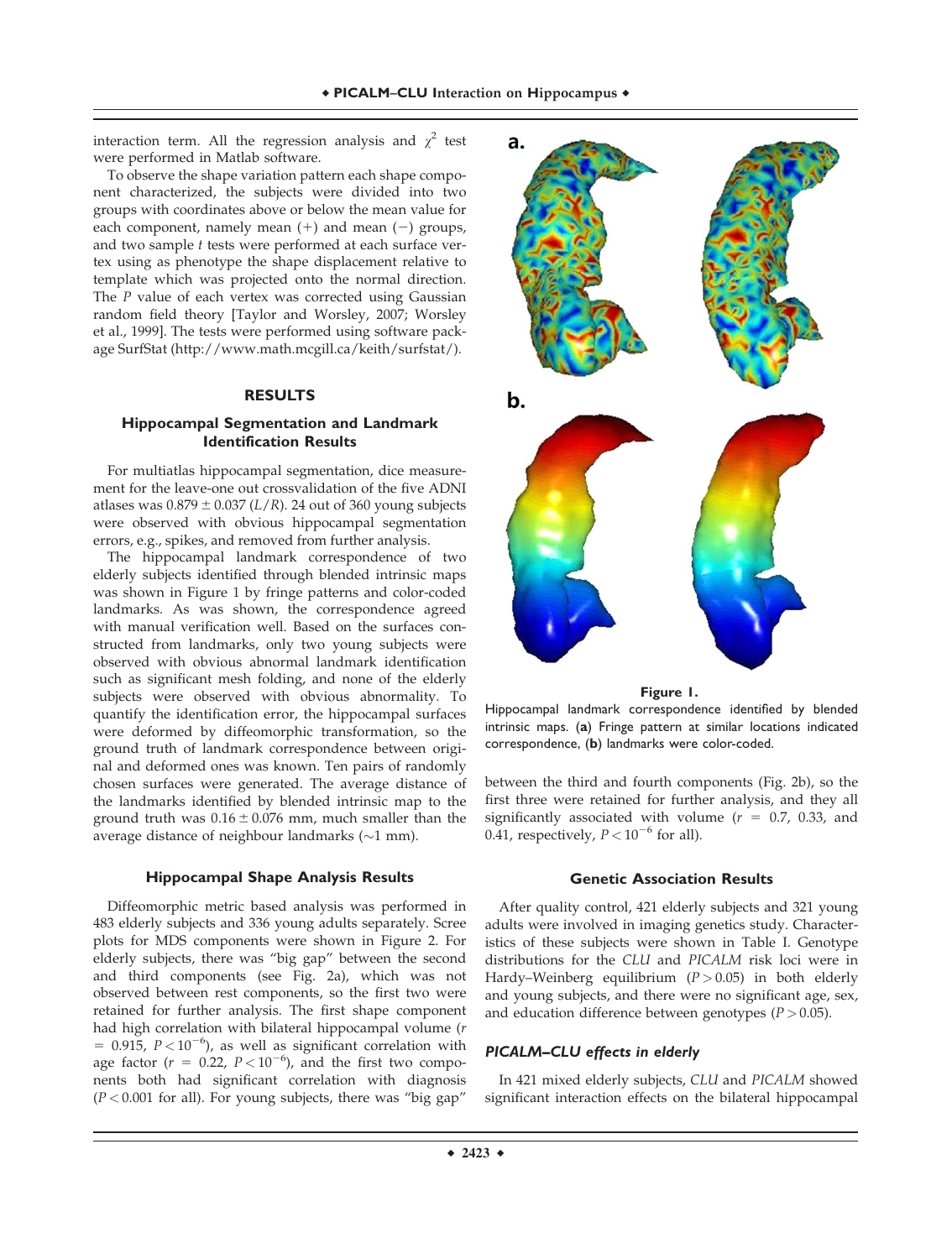

**Figure 2.** Scree plots of MDS components of hippocampal shapes. (**a**) Elderly subjects, (**b**) young adults.

volume ( $P = 9.7 \times 10^{-4}$ ) as well as the first hippocampal shape component ( $P = 0.002$ ), but not on the second component ( $P > 0.05$ ). In CLU risk C allele homozygotes, PIC-ALM protective AA genotype exhibited lower mean hippocampal volume than risk allele G carriers, whereas this effect was reversed in CLU protective T allele carriers (see Fig. 3a). PICALM rs3851179 also had nominally significant main effect on hippocampal volume ( $P = 0.05$ ), but CLU rs11136000 did not ( $P = 0.47$ ), consistent with previous finding (Biffi et al., 2010).

We further performed analysis in specific diagnostic groups. In each of the three groups PICALM AA genotype in CLU TT group exhibited obviously higher mean hippocampal volume than GG homozygotes, whereas in CLU risk CC group, such effects were weaker or reversed (see Fig. 4). Statistically, the interaction effects were significant in healthy controls ( $P = 0.047$ ,  $n = 116$ ), but not in MCIs  $(P = 0.17, n = 215)$  and AD patients  $(P = 0.11, n = 90)$ . Main effects of PICALM rs3851179 were marginally significant in AD patients ( $P = 0.056$ ), but not in other two groups. When three groups were merged and diagnosis used as covariate, significant PICALM–CLU interaction still remained on hippocampal volume ( $P = 0.017$ ), further

demonstrating the effects were not confounded by disease. In healthy elderly ( $n = 116$ ) 1.01% of the hippocampal volume variance was explained by the interaction effects of the two variants after adjusting for other covariates, as opposed to 0.03% by just their main effects.

With regard to cognitive functions, PICALM protective AA genotype exhibited a higher AD ratio and lower mean adjusted MMSE score (after adjusting for covariates) than risk G carriers in the CLU risk CC group, which was reversed in CLU protective T carriers (Table II). This pattern reflected the imaging findings, but statistical significance was not reached.

# PICALM–CLU effects in young healthy adults

We next tested the interaction effects of the two loci on bilateral hippocampal volume as well as the first three shape components in 321 young healthy subjects. The analysis revealed that a significant interaction existed on the second hippocampal shape component  $(P = 0.01)$ , demonstrating the same interaction pattern as that observed in the elderly cohort (Fig. 3b). Even corrected for multiple tests, this effect was still significant (adjusted

**TABLE I. Characteristics of ADNI subjects (** $N = 421$ **) and Chinese Han young healthy adults (** $N = 321$ **) involved in** the imaging genetics study; age and education years were denoted by 'Mean  $\pm$  SD'

|                        | <b>ADNI</b> subjects         | Chinese young healthy adults |  |
|------------------------|------------------------------|------------------------------|--|
| Diagnosis              | 116 controls, 215 MCI, 90 AD | All normal                   |  |
| Sex                    | 247M/174F                    | 163M/158F                    |  |
| Age                    | 75.6 $\pm$ 6.7 years         | $19.4 \pm 1.1$ years         |  |
| Education              | $15.6 \pm 3.1$ years         | $12.3 \pm 0.8$ years         |  |
| CLU genotype status    | 160 CC/194 CT/67 TT          | 205 CC/96 CT/20 TT           |  |
| PICALM genotype status | 181 GG/186 GA/54 AA          | 120 GG/154 GA/47 AA          |  |
|                        |                              |                              |  |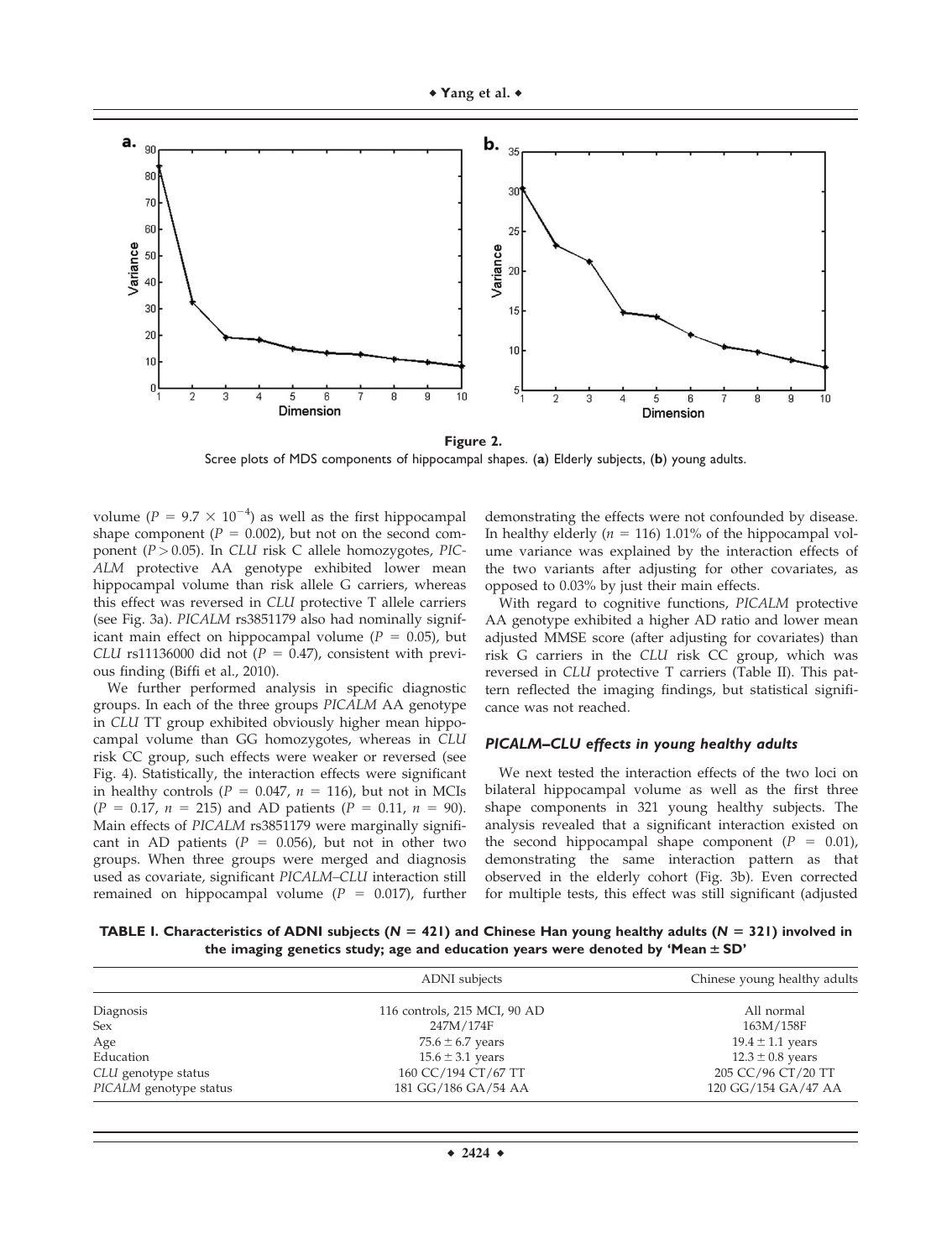

**Figure 3.**

Hippocampal phenotypes for *PICALM* and *CLU* genotypes. (**a**) Hippocampal volume in 421 elderly subjects, (**b**) the 2nd hippocampal shape component in young healthy adults. Error bars were denoted by 'mean  $\pm$  SEM'.

 $P = 0.04$ ). Main effect terms of the two variants in the full model were significant with  $P = 0.01$  and 0.02 for PICALM and CLU, respectively, though their marginal main effects were nonsignificant when interaction term was not presented. As demonstrated in Figure 5a, the second component characterized significant outward deformations at head, tail, and fimbria regions for mean  $(+)$  group relative to mean (-) group, reflecting significant local volume variations at these sites. In contrast, the first shape component with high correlation with bilateral volume ( $r = 0.7$ ,  $P < 10^{-12}$ ) indicated significant outward variation from head to tail (Fig. 5b), which was similar to that in elderly (Fig. 5c), but no interaction effects existed on this component in young healthy adults ( $P = 0.53$ ). Based on this observation, we could conclude that the PICALM AA genotype

tended to result in greater volume loss in the head and tail regions of the hippocampus than observed for the GG genotype in the CLU risk CC group, versus a smaller one than for the GG genotype in CLU protective T carriers.

We also performed voxel-wise analysis of the CLU–PIC-ALM interaction using the landmark displacement vector as phenotype. The strongest interaction effects again appeared at the head, tail, and fimbria regions (see Fig. 6), consistent to the imaging pattern characterized by the second shape component (Fig. 5a). But none of these effects achieved statistical significance  $(P < 0.05)$  after multiple test correction, demonstrating the necessity of dimensionality reduction.

In relation to the imaging interaction pattern, the PIC-ALM protective AA genotype demonstrated a higher mean



**Figure 4.** Hippocampal volumes for *PICALM* and *CLU* genotypes in three diagnostic groups of elderly subjects. Error bars were denoted by 'mean  $\pm$  SEM'.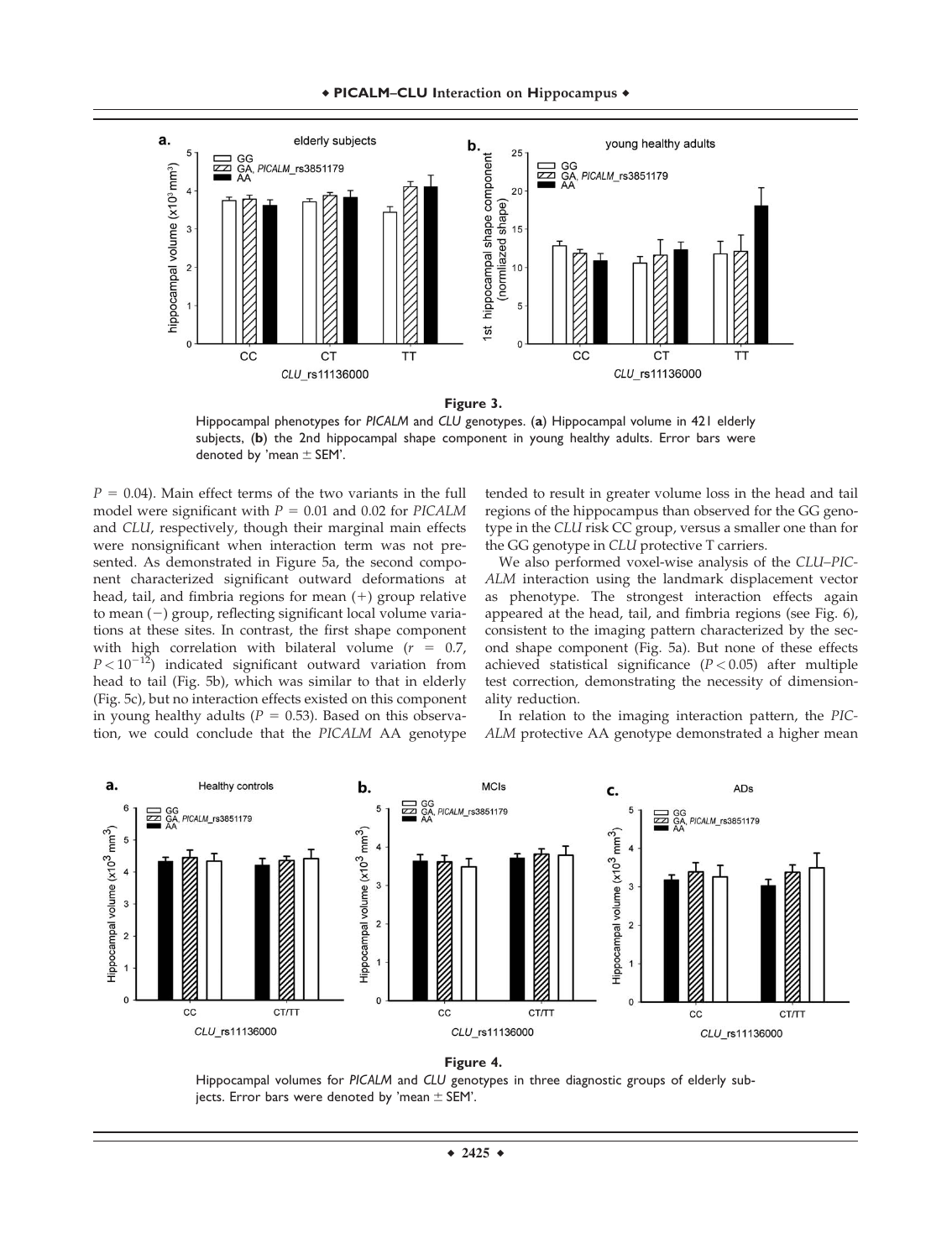|           |                    | Elderly subjects $(N = 699)$ |          | Young healthy subjects $(N = 321)$ |                |                                           |
|-----------|--------------------|------------------------------|----------|------------------------------------|----------------|-------------------------------------------|
|           | PICALM<br>genotype | Age                          | AD ratio | MMSE residual                      | Age            | Working memory test<br>(2-back condition) |
| CLU CC    | GG                 | $74.5 \pm 6.8$               | 22.9%    | $-0.18 \pm 0.16$                   | $19.5 \pm 1.1$ | $0.073 \pm 0.14$                          |
|           | GА                 | $75.7 \pm 6.8$               | 19.7%    | $0.16 \pm 0.15$                    | $19.3 \pm 1.2$ | $-0.096 \pm 1.35$                         |
|           | AA                 | $76.0 \pm 6.7$               | 26.3%    | $-0.48 \pm 0.28$                   | $19.4 \pm 1.1$ | $-0.25 \pm 1.87$                          |
| CLU CT/TT | GG                 | $75.5 \pm 6.8$               | 23.9%    | $0.027 \pm 0.13$                   | $19.0 \pm 1.0$ | $0.087 \pm 0.1$                           |
|           | GА                 | $75.4 \pm 6.8$               | 25.5%    | $0.002 \pm 0.12$                   | $19.5 \pm 0.9$ | $0.109 \pm 0.13$                          |
|           | AA                 | $76.3 \pm 6.2$               | 19.6%    | $0.26 \pm 0.23$                    | $19.1 \pm 0.9$ | $0.114 \pm 0.09$                          |

**TABLE II. AD ratios, adjusted MMSE score and WM test for** PICALM **genotypes with** CLU **CC genotype or T car**riers in elderly or young subjects; age and residuals were denoted by 'Mean  $\pm$  SD'

WM (2-back) test score (after adjustment) than observed for the risk G allele in CLU protective T carriers, with an adverse effect being recorded in the CLU risk CC group (Table II), although statistical significance was not reached.

#### **DISCUSSION**

The main findings of this study are that common LOAD risk loci in CLU and PICALM exhibited significant interaction effects on hippocampal morphology in both young healthy adults and elderly individuals. The interaction effects in young healthy adults were mainly manifested at the most AD vulnerable regions, e.g., CA1 and subiculum [Hyman et al., 1984; Van Hoesen and Hyman, 1990], but this effect was cumulative and spread to the whole volume with aging, which finally led to differential disease

risk. In both elderly and young subjects, the PICALM LOAD protective genotype AA was only protective against hippocampal neurodegeneration and memory deficits in association with the CLU protective T allele, whereas adverse effects were observed for the CLU risk CC genotype. This genetic interaction pattern, together with neuroimaging and neuropsychological measures, provides robust biomarkers for at-risk population identification and disease progression monitoring.

Interestingly, this study was the first to observe the significant impact of CLU and PICALM on structural MRI phenotypes in young healthy adults, showing the power of this shape analysis approach in genetic association studies. Voxel-wise genetic association revealed similar interaction pattern in the case of the hippocampus surface but was underpowered. The metric based analysis also showed greater power than the PCA based analysis.



**Figure 5.**

Significant outward deformation of mean  $(+)$  group relative to mean  $(-)$  group for hippocampal shape components. (**a**) Second shape component in young adults; (**b**) 1st shape component in young adults; (**c**) 1st shape component in elderly subjects. M: medial; P: posterior. [Color figure can be viewed in the online issue, which is available at [wileyonlinelibrary.com](http://wileyonlinelibrary.com).]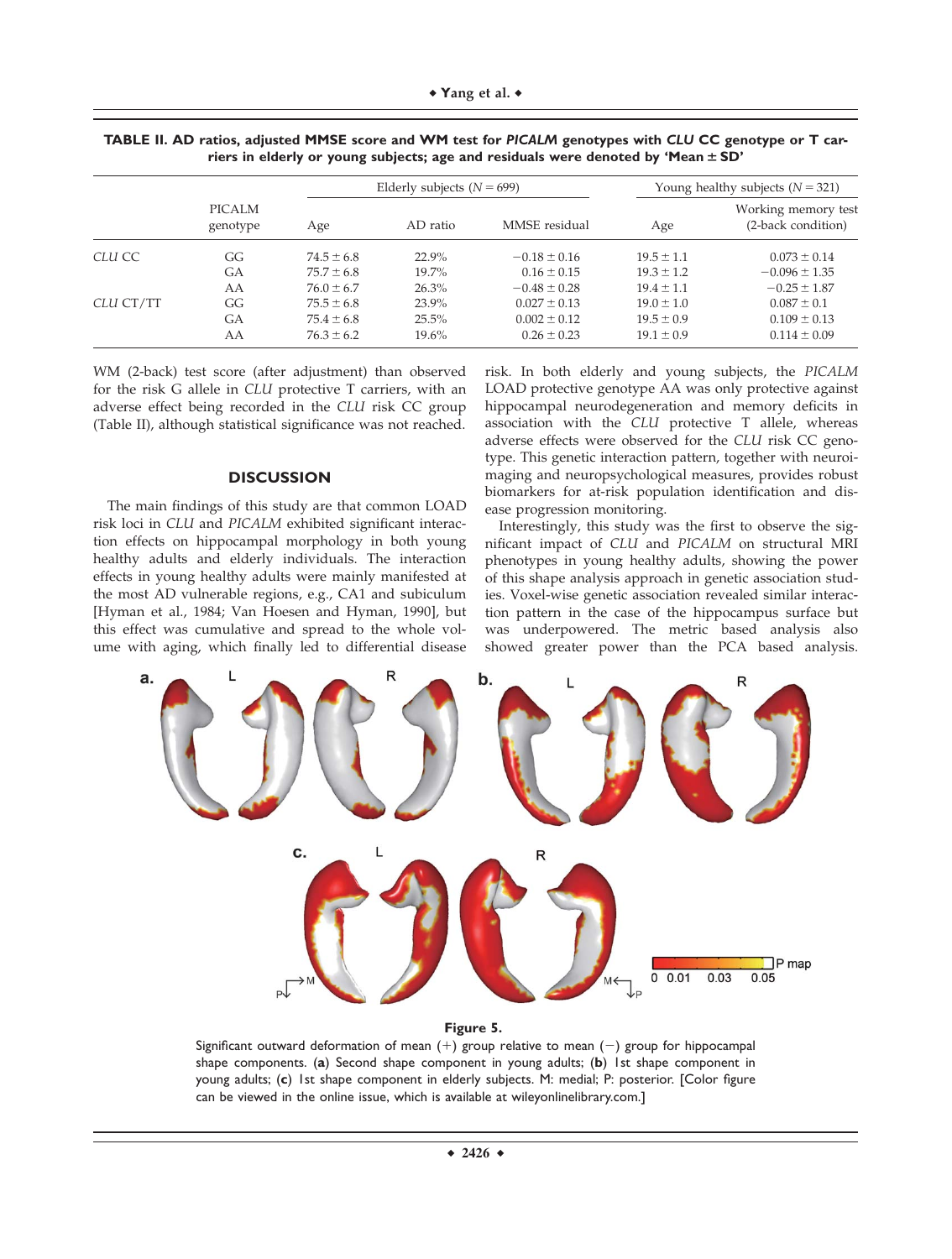

Voxel-wise analysis of *PICALM–CLU* interaction using landmark displacement vectors as phenotypes. *T* maps of the interaction term are shown.

Previous imaging genetics studies have not found significant effects of major LOAD risk genes including APOE, CLU, and PICALM on hippocampal volume in cognitive normal adults aged from 20 to 50 [Jack et al., 2015; Zhang et al., 2014), whereas our finding showed that these genetic effects may exist in subregions of this brain structure, and that shape analysis can capture such dynamic effects. The second shape component indicated that a subgroup of young healthy adults exhibited more atrophy in the hippocampal head and tail regions, with the interaction of CLU and PICALM explaining 1.79% of this variance. In terms of only the two loci considered, this effect was significant and understandable given that a single locus can usually explain up to 0.5% of the imaging variance [Hibar et al., 2015], demonstrating significant impact of the two genes in hippocampal development.

Our structural findings also corroborate the results of a previous fMRI study which reported a CLU–PICALM interaction on resting-state functional connectivity of the hippocampus in an independent Chinese young healthy cohort and indicated that PICALM protective AA genotype with CLU risk CC homozygotes would suffer hyperactivity of hippocampus that may predict faster cognitive decline in the future [Zhang et al., 2014], whereas our data further identified structural basis of this functional finding by showing that this genotype combination exhibited the heaviest degeneration in hippocampal head and tail regions, which may facilitate the development of new therapeutic approaches. Our study also substantially extends previous imaging studies of CLU and PICALM in the elderly [Biffi et al., 2010; Furney et al., 2011; Melville et al., 2012] by showing that their interaction can significantly increase the power in explaining hippocampal volume variation.

The molecular mechanism underlying the effect of CLU and PICALM interaction on neurodegeneration may involve their reverse modulation of  $A\beta$  levels that affect

the extent of neuronal loss. Clusterin (apopoliprotein J) mediates the clearance of  $\mathsf{A}\mathsf{B}$  by enhancing endocytosis [Cirrito et al., 2008] and binding  $A\beta$  into an insoluble form [DeMattos et al., 2004; Nuutinen et al., 2009], whereas PIC- $ALM$  promotes  $\mathbf{A}\mathbf{\beta}$  generation via clathrin-mediated endocytosis [Ehrlich et al., 2004; McMahon and Boucrot, 2011]. Moreover, clusterin is an inducible lipoprotein, the expression of which can be greatly increased under AD pathological conditions to promote the clearance of  $A\beta$ [Bertrand et al., 1995; Nuutinen et al., 2007]. This protective mechanism may explain why the interaction of the PICALM risk GG genotype with the CLU risk CC genotype results in less neurodegeneration than that observed in the case of PICALM protective AA and CLU CC. In contrast, the effect of the interaction between APOE and PICALM reported in a previous study was quite different, showing that the PICALM risk GG genotype in APOE risk  $\epsilon$ 4 carriers produced the lowest gray matter volume and memory test scores [Morgen et al., 2014]. One explanation for this is that apoE is not an inducible protein although it has similar functions to clusterin/apoJ in terms of  $A\beta$ clearance in the brain [DeMattos et al., 2004], and its low level expression is a marker of AD pathology. Together with previous studies, our findings contribute to a more profound understanding of the complex roles of major LOAD risk genes underlying AD.

In conclusion, the hippocampal shape features derived from the diffeomorphic metric-based shape analysis have led to the identification of significant CLU-PICALM interaction effects on hippocampal morphology in young healthy adults, which were not identified by volume measurement and voxel-wise analysis. The consistent genetic interaction pattern on imaging and cognitive measures across young and elderly adults suggested robust biomarkers for the early diagnosis and treatment of AD. It showed that the interaction analysis could significantly improve the clinical outcome of PICALM and CLU in explaining brain development and predicting LOAD risk, and this study may prompt further interaction analysis of more LOAD risk genes. We can also apply this diffeomorphometry approach to other brain structures to discover novel neural mechanism of risk genes of LOAD and other mental diseases.

### **ACKNOWLEDGMENTS**

ADNI is funded by the National Institute on Aging, the National Institute of Biomedical Imaging and Bioengineering, and through generous contributions from the following: Alzheimer's Association; Alzheimer's Drug Discovery Foundation; Araclon Biotech; BioClinica, Inc.; Biogen Idec Inc.; Bristol-Myers Squibb Company; Eisai Inc.; Elan Pharmaceuticals, Inc.; Eli Lilly and Company; EuroImmun; F. Hoffmann-La Roche Ltd and its affiliated company Genentech, Inc.; Fujirebio; GE Healthcare; IXICO Ltd.; Janssen Alzheimer Immunotherapy Research and Development, LLC.; Johnson and Johnson Pharmaceutical Research and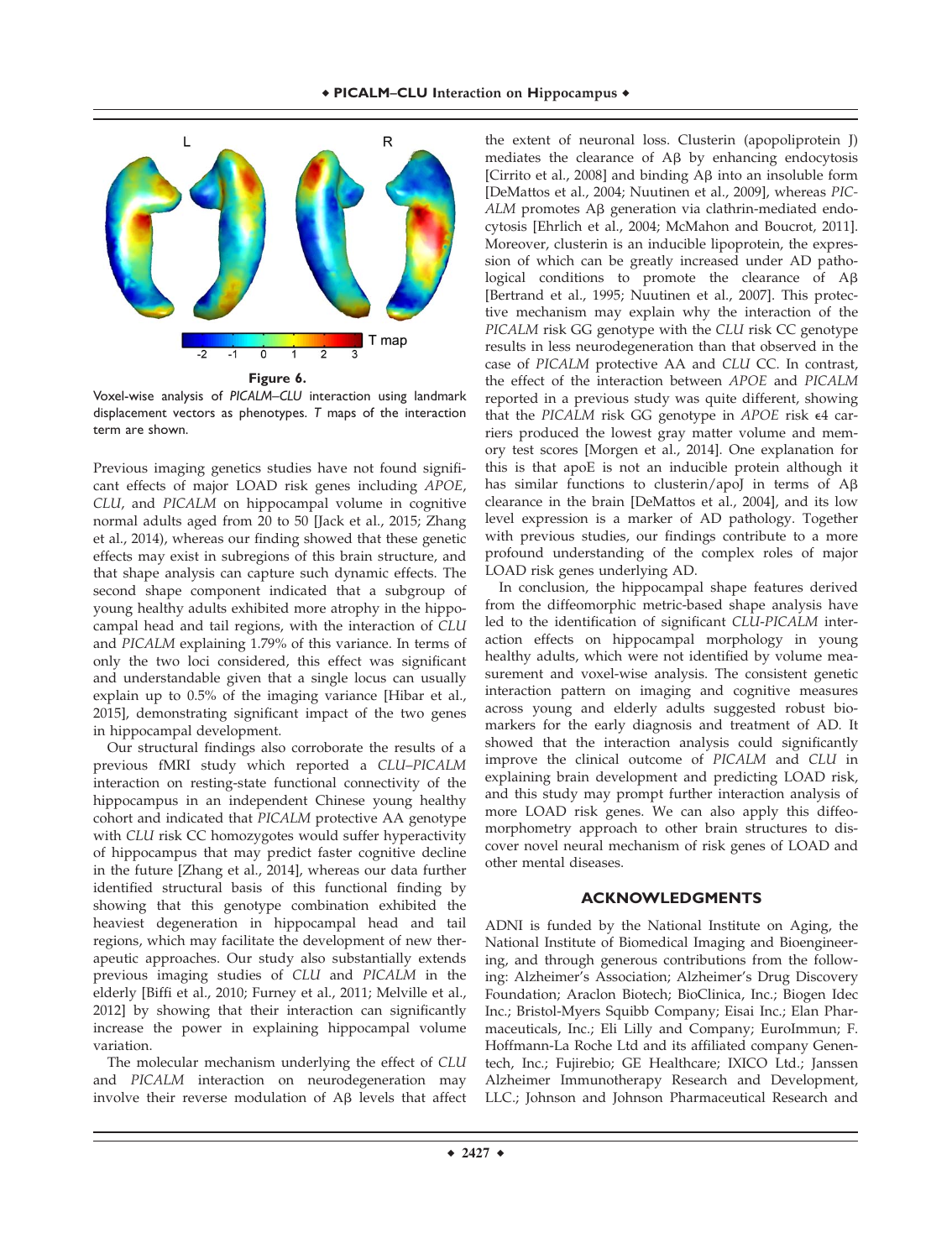Development LLC.; Medpace, Inc.; Merck and Co., Inc.; Meso Scale Diagnostics, LLC.; NeuroRx Research; Neurotrack Technologies; Novartis Pharmaceuticals Corporation; Pfizer Inc.; Piramal Imaging; Servier; Synarc Inc.; and Takeda Pharmaceutical Company. The Canadian Institutes of Health Research is providing funds to support ADNI clinical sites in Canada. Private sector contributions are facilitated by the Foundation for the National Institutes of Health ([www.fnih.org](http://www.fnih.org)). The grantee organization is the Northern California Institute for Research and Education, and the study is coordinated by the Alzheimer's Disease Cooperative Study at the University of California, San Diego. ADNI data are disseminated by the Laboratory for Neuro Imaging at the University of Southern California. Conflict of interest: The authors declare no competing financial interests.

### **REFERENCES**

- Bertrand P, Poirier J, Oda T, Finch CE, Pasinetti GM (1995): Association of apolipoprotein E genotype with brain levels of apolipoprotein E and apolipoprotein J (clusterin) in Alzheimer disease. Brain Res Mol Brain Res 33:174–178.
- Biffi A, Anderson CD, Desikan RS, Sabuncu M, Cortellini L, Schmansky N, Salat D, Rosand J, Alzheimer's Disease Neuroimaging (2010): Genetic variation and neuroimaging measures in Alzheimer disease. Arch Neurol 67:677–685.
- Bralten J, Arias-Vasquez A, Makkinje R, Veltman JA, Brunner HG, Fernandez G, Rijpkema M, Franke B (2011): Association of the Alzheimer's gene SORL1 with hippocampal volume in young, healthy adults. Am J Psychiatry 168:1083–1089.
- Carrasquillo MM, Belbin O, Hunter TA, Ma L, Bisceglio GD, Zou F, Crook JE, Pankratz VS, Dickson DW, Graff-Radford NR, Petersen RC, Morgan K, Younkin SG (2010): Replication of CLU, CR1, and PICALM associations with Alzheimer disease. Arch Neurol 67:961–964.
- Chen LH, Kao PY, Fan YH, Ho DT, Chan CS, Yik PY, Ha JC, Chu LW, Song YQ (2012): Polymorphisms of CR1, CLU and PIC-ALM confer susceptibility of Alzheimer's disease in a southern Chinese population. Neurobiol Aging 33:210 e1–210 e7.
- Christensen GE, Joshi SC, Miller MI (1997): Volumetric transformation of brain anatomy. IEEE Trans Med Imaging 16: 864–877.
- Cirrito JR, Kang JE, Lee J, Stewart FR, Verges DK, Silverio LM, Bu G, Mennerick S, Holtzman DM (2008): Endocytosis is required for synaptic activity-dependent release of amyloid-beta in vivo. Neuron 58:42–51.
- Corneveaux JJ, Myers AJ, Allen AN, Pruzin JJ, Ramirez M, Engel A, Nalls MA, Chen K, Lee W, Chewning K, Villa SE, Meechoovet HB, Gerber JD, Frost D, Benson HL, O'Reilly S, Chibnik LB, Shulman JM, Singleton AB, Craig DW, Van Keuren-Jensen KR, Dunckley T, Bennett DA, De Jager PL, Heward C, Hardy J, Reiman EM, Huentelman MJ (2010): Association of CR1, CLU and PICALM with Alzheimer's disease in a cohort of clinically characterized and neuropathologically verified individuals. Hum Mol Genet 19:3295–3301.
- DeMattos RB, Cirrito JR, Parsadanian M, May PC, O'Dell MA, Taylor JW, Harmony JA, Aronow BJ, Bales KR, Paul SM, Holtzman DM (2004): ApoE and clusterin cooperatively sup-

press Abeta levels and deposition: evidence that ApoE regulates extracellular Abeta metabolism in vivo. Neuron 41:193– 202.

- Ehrlich M, Boll W, Van Oijen A, Hariharan R, Chandran K, Nibert ML, Kirchhausen T (2004): Endocytosis by random initiation and stabilization of clathrin-coated pits. Cell 118:591–605.
- Erk S, Meyer-Lindenberg A, Opitz von Boberfeld C, Esslinger C, Schnell K, Kirsch P, Mattheisen M, Muhleisen TW, Cichon S, Witt SH, Rietschel M, Nothen MM, Walter H (2011): Hippocampal function in healthy carriers of the CLU Alzheimer's disease risk variant. J Neurosci 31:18180–18184.
- Filippini N, MacIntosh BJ, Hough MG, Goodwin GM, Frisoni GB, Smith SM, Matthews PM, Beckmann CF, Mackay CE (2009): Distinct patterns of brain activity in young carriers of the APOE-epsilon4 allele. Proc Natl Acad Sci USA 106:7209–7214.
- Furney SJ, Simmons A, Breen G, Pedroso I, Lunnon K, Proitsi P, Hodges A, Powell J, Wahlund LO, Kloszewska I, Mecocci P, Soininen H, Tsolaki M, Vellas B, Spenger C, Lathrop M, Shen L, Kim S, Saykin AJ, Weiner MW, Lovestone S, Alzheimer's Disease Neuroimaging Initiative, AddNeuroMed Consortium (2011): Genome-wide association with MRI atrophy measures as a quantitative trait locus for Alzheimer's disease. Mol Psychiatry 16:1130–1138.
- Gatz M, Reynolds CA, Fratiglioni L, Johansson B, Mortimer JA, Berg S, Fiske A, Pedersen NL (2006): Role of genes and environments for explaining Alzheimer disease. Arch Gen Psychiatry 63:168–174.
- Harold D, Abraham R, Hollingworth P, Sims R, Gerrish A, Hamshere ML, Pahwa JS, Moskvina V, Dowzell K, Williams A, Jones N, Thomas C, Stretton A, Morgan AR, Lovestone S, Powell J, Proitsi P, Lupton MK, Brayne C, Rubinsztein DC, Gill M, Lawlor B, Lynch A, Morgan K, Brown KS, Passmore PA, Craig D, McGuinness B, Todd S, Holmes C, Mann D, Smith AD, Love S, Kehoe PG, Hardy J, Mead S, Fox N, Rossor M, Collinge J, Maier W, Jessen F, Schurmann B, Heun R, van den Bussche H, Heuser I, Kornhuber J, Wiltfang J, Dichgans M, Frolich L, Hampel H, Hull M, Rujescu D, Goate AM, Kauwe JS, Cruchaga C, Nowotny P, Morris JC, Mayo K, Sleegers K, Bettens K, Engelborghs S, De Deyn PP, Van Broeckhoven C, Livingston G, Bass NJ, Gurling H, McQuillin A, Gwilliam R, Deloukas P, Al-Chalabi A, Shaw CE, Tsolaki M, Singleton AB, Guerreiro R, Muhleisen TW, Nothen MM, Moebus S, Jockel KH, Klopp N, Wichmann HE, Carrasquillo MM, Pankratz VS, Younkin SG, Holmans PA, O'Donovan M, Owen MJ, Williams J (2009): Genome-wide association study identifies variants at CLU and PICALM associated with Alzheimer's disease. Nat Genet 41:1088–1093.
- Hibar DP, Stein JL, Renteria ME, Arias-Vasquez A, Desrivieres S, Jahanshad N, Toro R, Wittfeld K, Abramovic L, Andersson M, Aribisala BS, Armstrong NJ, Bernard M, Bohlken MM, Boks MP, Bralten J, Brown AA, Chakravarty MM, Chen Q, Ching CR, Cuellar-Partida G, den Braber A, Giddaluru S, Goldman AL, Grimm O, Guadalupe T, Hass J, Woldehawariat G, Holmes AJ, Hoogman M, Janowitz D, Jia T, Kim S, Klein M, Kraemer B, Lee PH, Olde Loohuis LM, Luciano M, Macare C, Mather KA, Mattheisen M, Milaneschi Y, Nho K, Papmeyer M, Ramasamy A, Risacher SL, Roiz-Santianez R, Rose EJ, Salami A, Samann PG, Schmaal L, Schork AJ, Shin J, Strike LT, Teumer A, van Donkelaar MM, van Eijk KR, Walters RK, Westlye LT, Whelan CD, Winkler AM, Zwiers MP, Alhusaini S, Athanasiu L, Ehrlich S, Hakobjan MM, Hartberg CB, Haukvik UK, Heister AJ, Hoehn D, Kasperaviciute D, Liewald DC, Lopez LM, Makkinje RR,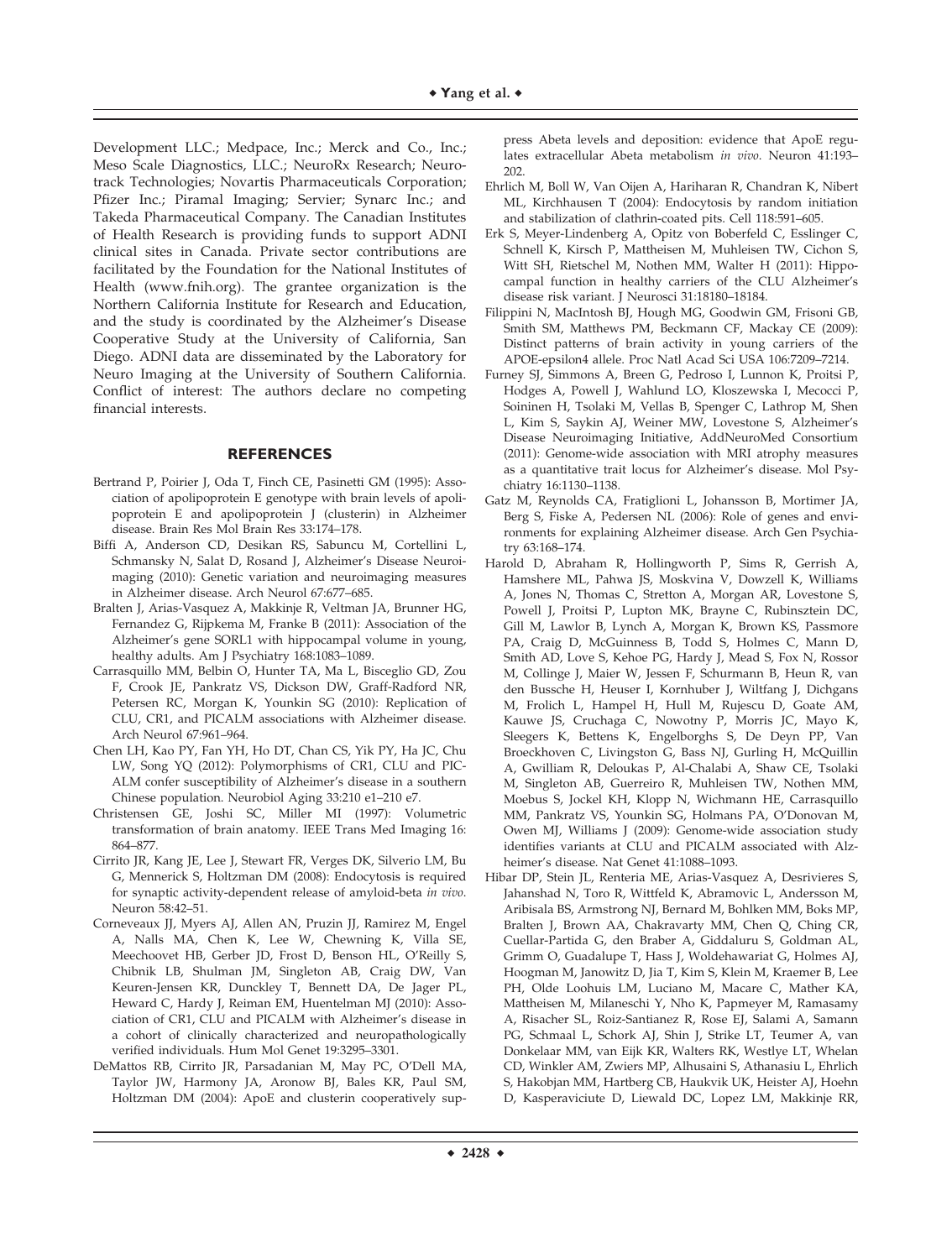Matarin M, Naber MA, McKay DR, Needham M, Nugent AC, Putz B, Royle NA, Shen L, Sprooten E, Trabzuni D, van der Marel SS, van Hulzen KJ, Walton E, Wolf C, Almasy L, Ames D, Arepalli S, Assareh AA, Bastin ME, Brodaty H, Bulayeva KB, Carless MA, Cichon S, Corvin A, Curran JE, Czisch M, de Zubicaray GI, Dillman A, Duggirala R, Dyer TD, Erk S, Fedko IO, Ferrucci L, Foroud TM, Fox PT, Fukunaga M, Gibbs JR, Goring HH, Green RC, Guelfi S, Hansell NK, Hartman CA, Hegenscheid K, Heinz A, Hernandez DG, Heslenfeld DJ, Hoekstra PJ, Holsboer F, Homuth G, Hottenga JJ, Ikeda M, Jack CR, JrJenkinson M, Johnson R, Kanai R, Keil M, Kent JW, JrKochunov P, Kwok JB, Lawrie SM, Liu X, Longo DL, McMahon KL, Meisenzahl E, Melle I, Mohnke S, Montgomery GW, Mostert JC, Muhleisen TW, Nalls MA, Nichols TE, Nilsson LG, Nothen MM, Ohi K, Olvera RL, Perez-Iglesias R, Pike GB, Potkin SG, Reinvang I, Reppermund S, Rietschel M, Romanczuk-Seiferth N, Rosen GD, Rujescu D, Schnell K, Schofield PR, Smith C, Steen VM, Sussmann JE, Thalamuthu A, Toga AW, Traynor BJ, Troncoso J, Turner JA, Valdes Hernandez MC, van't Ent D, van der Brug M, van der Wee NJ, van Tol MJ, Veltman DJ, Wassink TH, Westman E, Zielke RH, Zonderman AB, Ashbrook DG, Hager R, Lu L, McMahon FJ, Morris DW, Williams RW, Brunner HG, Buckner RL, Buitelaar JK, Cahn W, Calhoun VD, Cavalleri GL, Crespo-Facorro B, Dale AM, Davies GE, Delanty N, Depondt C, Djurovic S, Drevets WC, Espeseth T, Gollub RL, Ho BC, Hoffmann W, Hosten N, Kahn RS, Le Hellard S, Meyer-Lindenberg A, Muller-Myhsok B, Nauck M, Nyberg L, Pandolfo M, Penninx BW, Roffman JL, Sisodiya SM, Smoller JW, van Bokhoven H, van Haren NE, Volzke H, Walter H, Weiner MW, Wen W, White T, Agartz I, Andreassen OA, Blangero J, Boomsma DI, Brouwer RM, Cannon DM, Cookson MR, de Geus EJ, Deary IJ, Donohoe G, Fernandez G, Fisher SE, Francks C, Glahn DC, Grabe HJ, Gruber O, Hardy J, Hashimoto R, Hulshoff Pol HE, Jonsson EG, Kloszewska I, Lovestone S, Mattay VS, Mecocci P, McDonald C, McIntosh AM, Ophoff RA, Paus T, Pausova Z, Ryten M, Sachdev PS, Saykin AJ, Simmons A, Singleton A, Soininen H, Wardlaw JM, Weale ME, Weinberger DR, Adams HH, Launer LJ, Seiler S, Schmidt R, Chauhan G, Satizabal CL, Becker JT, Yanek L, van der Lee SJ, Ebling M, Fischl B, Longstreth WT, JrGreve D, Schmidt H, Nyquist P, Vinke LN, van Duijn CM, Xue L, Mazoyer B, Bis JC, Gudnason V, Seshadri S, Ikram MA, Alzheimer's Disease Neuroimaging I, Consortium C, Epigen Imagen Sys Martin NG, Wright MJ, Schumann G, Franke B, Thompson PM, Medland SE (2015): Common genetic variants influence human subcortical brain structures. Nature 520:224–229.

- Hsu YY, Schuff N, Du AT, Mark K, Zhu X, Hardin D, Weiner MW (2002): Comparison of automated and manual MRI volumetry of hippocampus in normal aging and dementia. J Magn Reson Imaging 16:305–310.
- Hyman BT, Van Hoesen GW, Damasio AR, Barnes CL (1984): Alzheimer's disease: Cell-specific pathology isolates the hippocampal formation. Science 225:1168–1170.
- Jack CRJ, Wiste HJ, Weigand SD, Knopman DS, Vemuri P, Mielke MM, Lowe V, Senjem ML, Gunter JL, Machulda MM, Gregg BE, Pankratz VS, Rocca WA, Petersen RC (2015): Age, sex, and APOE epsilon4 effects on memory, brain structure, and betaamyloid across the adult life span. JAMA Neurol 72:511–519.
- Jolliffe IT (2002): Principal Component Analysis. New York: Springer. pp 487.
- Kim VG, Lipman Y, Funkhouser T (2011): Blended intrinsic maps. ACM Trans Graphics 30:1–12.
- Lambert JC, Ibrahim-Verbaas CA, Harold D, Naj AC, Sims R, Bellenguez C, DeStafano AL, Bis JC, Beecham GW, Grenier-Boley B, Russo G, Thorton-Wells TA, Jones N, Smith AV, Chouraki V, Thomas C, Ikram MA, Zelenika D, Vardarajan BN, Kamatani Y, Lin CF, Gerrish A, Schmidt H, Kunkle B, Dunstan ML, Ruiz A, Bihoreau MT, Choi SH, Reitz C, Pasquier F, Cruchaga C, Craig D, Amin N, Berr C, Lopez OL, De Jager PL, Deramecourt V, Johnston JA, Evans D, Lovestone S, Letenneur L, Moron FJ, Rubinsztein DC, Eiriksdottir G, Sleegers K, Goate AM, Fievet N, Huentelman MW, Gill M, Brown K, Kamboh MI, Keller L, Barberger-Gateau P, McGuiness B, Larson EB, Green R, Myers AJ, Dufouil C, Todd S, Wallon D, Love S, Rogaeva E, Gallacher J, St George-Hyslop P, Clarimon J, Lleo A, Bayer A, Tsuang DW, Yu L, Tsolaki M, Bossu P, Spalletta G, Proitsi P, Collinge J, Sorbi S, Sanchez-Garcia F, Fox NC, Hardy J, Deniz Naranjo MC, Bosco P, Clarke R, Brayne C, Galimberti D, Mancuso M, Matthews F, European Alzheimer's Disease I, Genetic Environmental Risk in Alzheimer's D, Alzheimer's Disease Genetic C, Cohorts for H, Aging Research in Genomic E, Moebus S, Mecocci P, Del Zompo M, Maier W, Hampel H, Pilotto A, Bullido M, Panza F, Caffarra P, Nacmias B, Gilbert JR, Mayhaus M, Lannefelt L, Hakonarson H, Pichler S, Carrasquillo MM, Ingelsson M, Beekly D, Alvarez V, Zou F, Valladares O, Younkin SG, Coto E, Hamilton-Nelson KL, Gu W, Razquin C, Pastor P, Mateo I, Owen MJ, Faber KM, Jonsson PV, Combarros O, O'Donovan MC, Cantwell LB, Soininen H, Blacker D, Mead S, Mosley TH, JrBennett DA, Harris TB, Fratiglioni L, Holmes C, de Bruijn RF, Passmore P, Montine TJ, Bettens K, Rotter JI, Brice A, Morgan K, Foroud TM, Kukull WA, Hannequin D, Powell JF, Nalls MA, Ritchie K, Lunetta KL, Kauwe JS, Boerwinkle E, Riemenschneider M, Boada M, Hiltuenen M, Martin ER, Schmidt R, Rujescu D, Wang LS, Dartigues JF, Mayeux R, Tzourio C, Hofman A, Nothen MM, Graff C, Psaty BM, Jones L, Haines JL, Holmans PA, Lathrop M, Pericak-Vance MA, Launer LJ, Farrer LA, van Duijn CM, Van Broeckhoven C, Moskvina V, Seshadri S, Williams J, Schellenberg GD, Amouyel P (2013): Meta-analysis of 74,046 individuals identifies 11 new susceptibility loci for Alzheimer's disease. Nat Genet 45:1452–1458.
- Lee JH, Cheng R, Barral S, Reitz C, Medrano M, Lantigua R, Jimenez-Velazquez IZ, Rogaeva E, St George-Hyslop PH, Mayeux R (2011): Identification of novel loci for Alzheimer disease and replication of CLU, PICALM, and BIN1 in Caribbean Hispanic individuals. Arch Neurol 68:320–328.
- Liu B, Zhang X, Hou B, Li J, Qiu C, Qin W, Yu C, Jiang T (2014): The impact of MIR137 on dorsolateral prefrontal-hippocampal functional connectivity in healthy subjects. Neuropsychopharmacology 39:2153–2160.
- McMahon HT, Boucrot E (2011): Molecular mechanism and physiological functions of clathrin-mediated endocytosis. Nat Rev Mol Cell Biol 12:517–533.
- Melville SA, Buros J, Parrado AR, Vardarajan B, Logue MW, Shen L, Risacher SL, Kim S, Jun G, DeCarli C, Lunetta KL, Baldwin CT, Saykin AJ, Farrer LA, Alzheimer's Disease Neuroimaging Initiative (2012): Multiple loci influencing hippocampal degeneration identified by genome scan. Ann Neurol 72:65–75.
- Miller MI, Priebe CE, Qiu A, Fischl B, Kolasny A, Brown T, Park Y, Ratnanather JT, Busa E, Jovicich J, Yu P, Dickerson BC, Buckner RL, Morphometry B (2009): Collaborative computational anatomy: An MRI morphometry study of the human